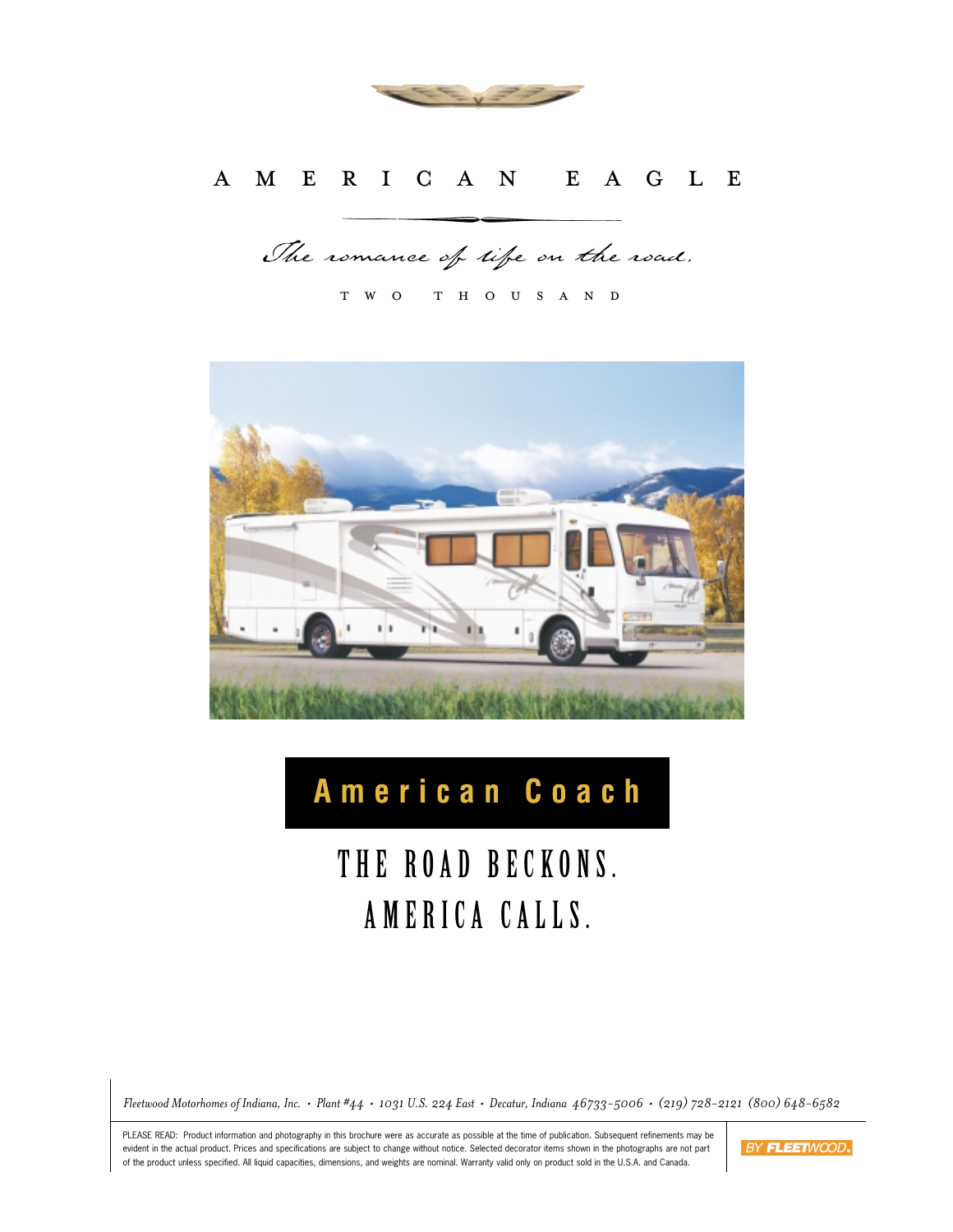

# EAGLE SPECIFICATIONS

| WEIGHTS (POUNDS)         |                |                |                |                             | TANK & LIQUID CAPACITIES (GALLONS) ====              |                                       |               |  |
|--------------------------|----------------|----------------|----------------|-----------------------------|------------------------------------------------------|---------------------------------------|---------------|--|
|                          | 40 EDS         | <b>40 ENS</b>  | <b>40 EVS</b>  |                             | 40 EDS                                               | <b>40 ENS</b>                         | <b>40 EVS</b> |  |
| GVWR (Note #1)           | 32,000         | 32,000         | 32,000         | Grey Water Tank             | 60                                                   | 60                                    | 60            |  |
| GCWR (Note #2)           | 42,000         | 42,000         | 42,000         | (Waste) Black Water Tank    | 40                                                   | 40                                    | 40            |  |
| GAWR (front)             | 12,000         | 12,000         | 12,000         | Fresh Water Tank            | 100                                                  | 100                                   | 100           |  |
| GAWR (rear)              | 20,000         | 20,000         | 20,000         | L.P. Tank (Note $#5$ )      | 40.3                                                 | 40.3                                  | 40.3          |  |
| UVW (Note #3)            | 27,400         | 27,400         | 27,800         | Water Heater                | 10                                                   | 10                                    | 10            |  |
|                          |                |                |                | Fuel Tank w/Dual Side Fills | 150                                                  | 150                                   | 150           |  |
| <b>MEASUREMENTS</b>      |                |                |                | <b>CHASSIS</b>              |                                                      |                                       |               |  |
|                          | 40 EDS         | 40 ENS         | 40 EVS         | Frame                       | Spartan <sup>®</sup> Mountain Master GT Stacked Rail |                                       |               |  |
| Wheelbase                | 266"           | 266"           | 266"           | Engine                      | Cummins <sup>®</sup> C.8.3L/350 hp ISC               |                                       |               |  |
| Overall Length (Note #4) | $40' 1 - 1/2"$ | $40' 1 - 1/2"$ | $40' 1 - 1/2"$ | Torque                      | 1050 @ 1400 RPM                                      |                                       |               |  |
| Overall Height w/AC      | 12'            | $12^{\circ}$   | $12^{\circ}$   | Cubic Inch                  | 504.5                                                |                                       |               |  |
| Interior Height (max.)   | 79"            | 79"            | 79"            | Transmission                | Allison® MD-3066, 6-Speed World w/Electronic Shifter |                                       |               |  |
| Interior Width (max.)    | 96"            | 96"            | 96"            | Alternator Amps             | 160 Amp Leece Neville                                |                                       |               |  |
| Exterior Width (max.)    | 102"           | 102"           | 102"           | Tires                       |                                                      | G159 22.5" Low Profile Highway Radial |               |  |

Note #1: Gross Vehicle Weight Rating (GVWR) means the maximum permissible loaded weight of the motorhome.

Note #2: Gross Combined Weight Rating (GOWR) means the value specified by the motorhome manufacturer as the maximum allowable loaded weight of the motorhome with its towed trailer or towed vehicle. Towing<br>and braking capac

Note #3: Unloaded Vehicle Weight (UVW) means the weight of a vehicle, without options, with maximum capacity of all fluids necessary for operation of the vehicle, but without cargo, occupants or accessories that are ordinarily removed from the vehicle when it is not in use. Weight varies significantly based on options.

Note #4: Overall lengths taken from front bumper to rear bumper.

Note #5: Capacities shown are tank manufacturer's listed Water Capacity (WC). Actual filled LP Capacity is 80% of listing due to safety shut-off required on tank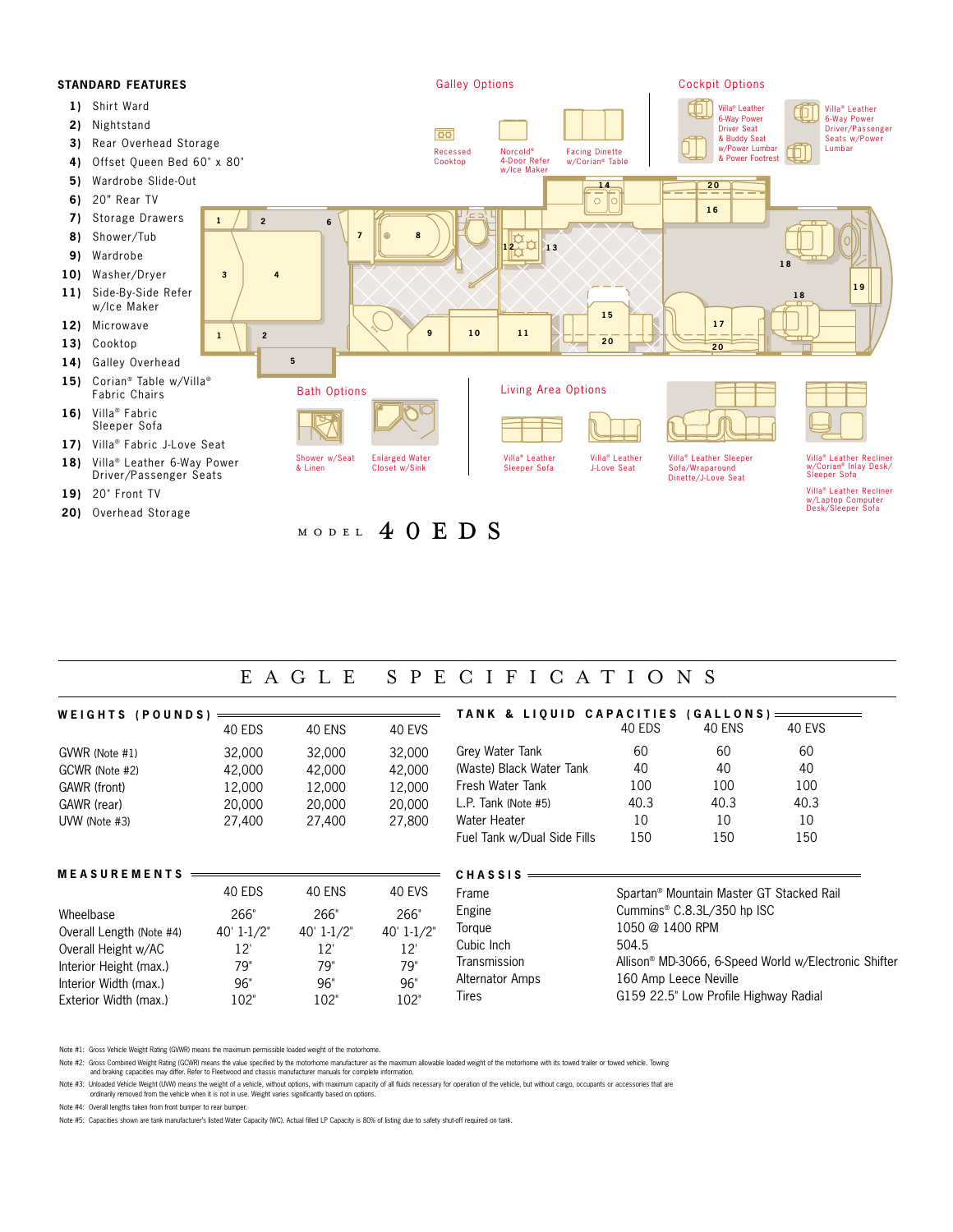

# MODEL 4 0 E N S

## **STANDARD FEATURES**

- **1)** Shirt Ward
- **2)** Nightstand
- **3)** Rear Overhead Storage
- **4)** Queen Bed 60" x 80"
- **5)** 20" Rear TV
- **6)** Shower
- **7)** Wardrobe
- **8)** Pantry/Washer/Dryer
- **9)** Pullout Pantry/Hamper Below
- **10)** Cedar Closet/Ice Maker Below
- **11)** Side-by-Side Refer
- **12)** Microwave
- **13)** Cooktop
- **14)** Galley Overhead
- 15) Corian<sup>®</sup> Table w/Villa<sup>®</sup> Fabric Chairs
- 16) Villa<sup>®</sup> Fabric Sleeper Sofa
- 17) Villa<sup>®</sup> Fabric J-Love Seat
- 18) Villa<sup>®</sup> Leather 6-Way Power Driver/Passenger Seats
- **19)** 20" Front TV
- **20)** Overhead Storage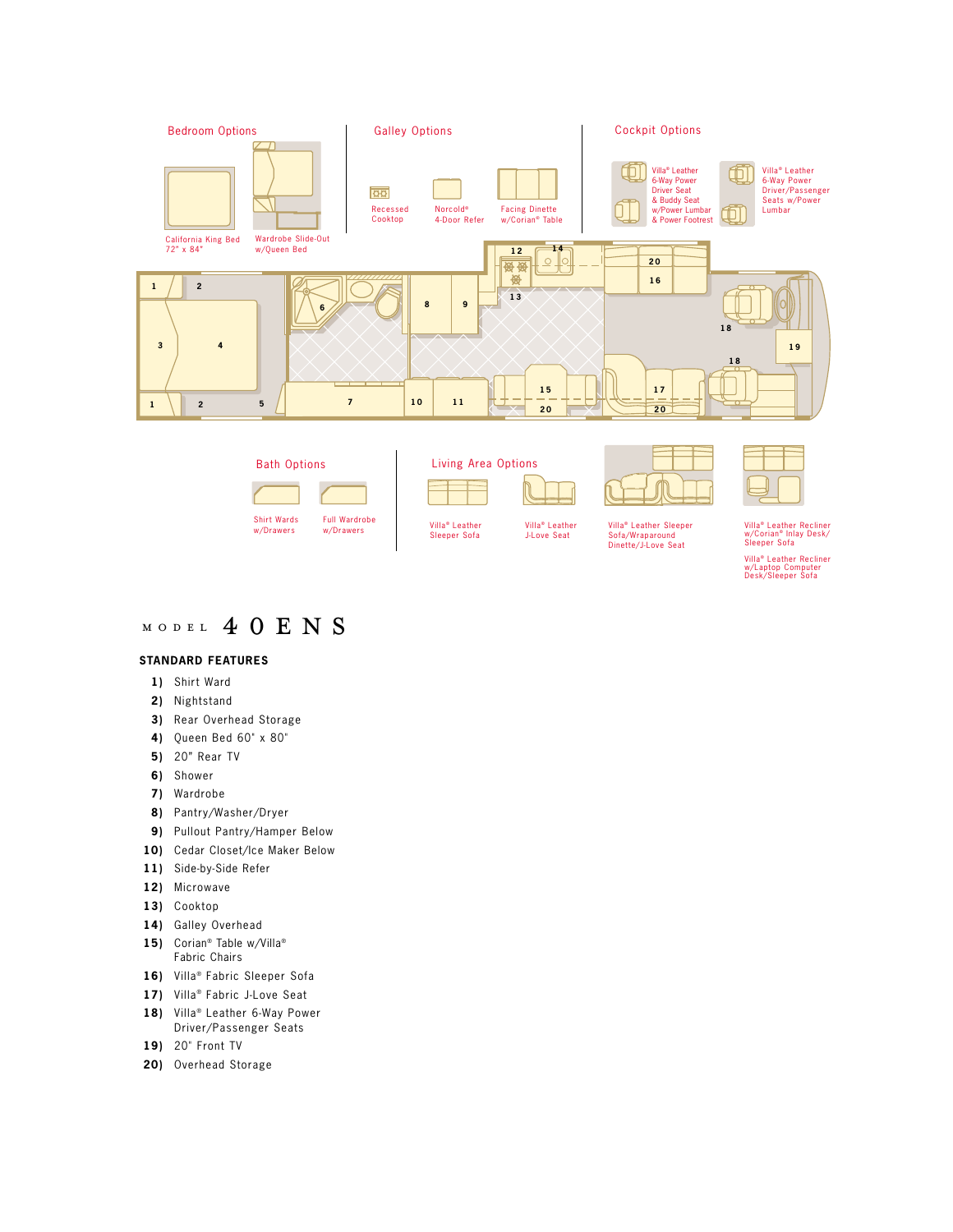

# MODEL 4 0 E V S

## **STANDARD FEATURES**

- **1)** Shirt Ward
- **2)** Nightstand
- **3)** Rear Overhead Storage
- **4)** Queen Bed 60" x 80"
- **5)** 20" Rear TV
- **6)** Storage Drawers
- **7)** Shower/Tub
- **8)** Wardrobe
- **9)** Washer/Dryer
- **10)** Side-by-Side Refer w/Ice Maker
- **11)** Microwave
- **12)** Cooktop
- **13)** Galley Overhead
- **14)** Corian® Table w/Villa®<br>Fabric Chairs
- 15) Villa<sup>®</sup> Fabric Sleeper Sofa
- 16) Villa<sup>®</sup> Fabric J-Love Seat
- 17) Villa<sup>®</sup> Leather 6-Way Power Driver/Passenger Seats
- **18)** 20" Front TV
- **19)** Overhead Storage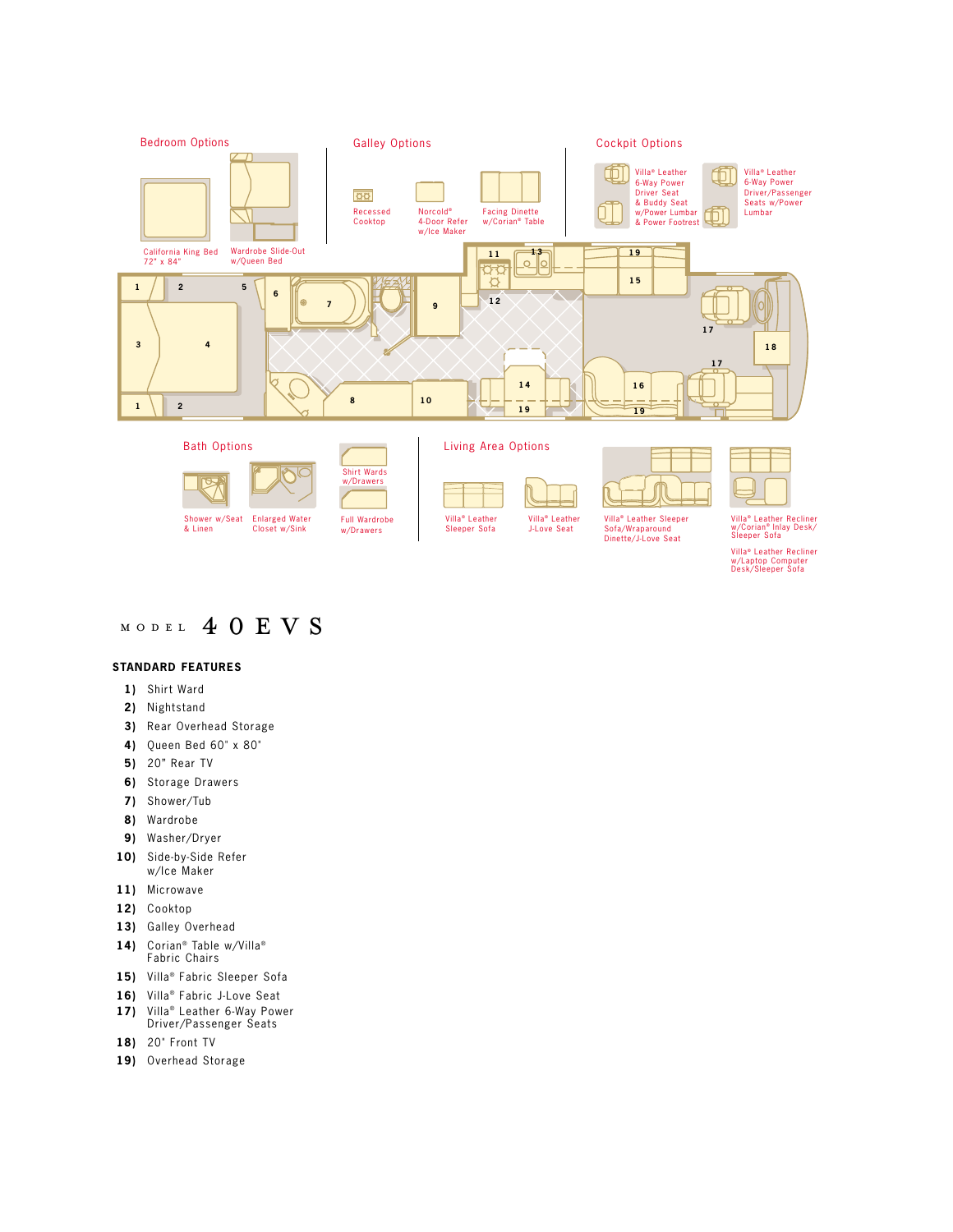# standard & optional features

#### automotive

- S Engine Cummins® C.8.3 Liter, 350 hp ISC Diesel
- S Transmission Allison® MD-3066, 6-Speed Automatic
- S Spartan® Mountain Master GT Chassis
- S Independent Front Suspension
- S Air Ride Suspension w/Bilstein® Shocks
- S Undercoating
- S Auxiliary Fog Lamps
- S Cast Aluminum Wheels (4)
- S Anti-Lock Braking System (ABS)
- S Full Air Brakes w/Automatic Slack Adjusters
- S Radial Tires
- S Tire Pressure Check Gauge
- S 3-Point Leveling Jacks
- S Oversized VDO Gauges
- S Nippondenso Climate Control System
- S Power Driver Window
- S Intermittent Wipers (Single Motor)
- S Villa® Leather 6-Way Power Driver/Passenger Seats
- O Villa® Leather 6-Way Power Driver/Passenger Seats w/Power Lumbar
- O Villa® Leather 6-Way Power Driver Seat & Passenger Buddy Seat w/Power Lumbar & Power Footrest
- S Sony® Rear Vision System with Audio
- S Sony® AM/FM Cassette
- S Sony® 10 Pack Disc Player
- S Front Mounted Chrome Heated Mirrors w/ Remote Adjustment
- S Windshield Tint Band
- S Battery Disconnects
- S Trailer Hitch 10,000 Lb. Capacity
- S Cruise Control
- S Air Horns
- S I.C.C. Light Switch
- S 2-Speed Dash Fans
- S Driver/Passenger Map Lights
- S Automotive Safety Dash (w/TV)
- S Corian® Drink Holder w/Logo
- S CB Radio Ready
- S PAC Brake
- S Auxiliary 12V Dash Receptacle
- S Electronic Battery Control Center
- S Tilt/Telescope Steering Wheel
- S Underhood Utility Light, Front & Rear
- S Tinted Acrylic Sun Visors
- S Driver Side Pull Down Shade
- S Sound Insulation in Subfloors, Front & Rear
- S Steel Surface on Front Bulkhead/Engine Frame
- S Pneumatic Pop-Up Stepwell Cover
- S Back Lighted Instrument Panel
- S Remote Auxiliary Start System
- S (4) 6V House Batteries 217 Amp Auxiliary Batteries S (2) 12V Chassis Batteries - 2000 CCA
- O Hand-Held CB Radio
- 
- O Manual Air Dump Override Switch
- O Bose Speakers
- O V.I.P. Delivery

## **STRUCTURAL**

- S Stacked Rail Chassis Frame
- S Hand Laid Fiberglass Exterior Sidewalls
- S Steel Reinforced Vacubond Sidewall,
- Roof & Floor Construction
- S Steel Outriggers on Chassis
- S Heated Water & Holding Tank Compartments
- S Vacubond Insulated Storage Area

## exterior

- S 50' Air Service Line
- S Detachable 50 Amp Power Cord
- S Full Fiberglass Front & Rear Caps
- S Gelcoat Fiberglass
- S One-Piece Domed Fiberglass Roof
- S Polished Stainless Steel Bumpers Front & Rear
- O Two-Piece Rear Ladder
- O Norcold® Freezer/Refrigerator
- S Polyethylene Battery Trays
- S Hydraulic Genset Slide-Out
- S Power Entry Single Step
- S 29" Wide Entry Door w/Deadbolt
- S Dual Holding Tank San-T-Flush System
- S Locking Exterior Storage Compartments
- S (4) Exterior Graphics
- O (4) "Eagle" Graphics
- S Dual Pane Windows
- S 20' Patio Awning
- S 5' & 12' Window Awnings
- S Awning Rail Molding RS/DS
- S Mud Flaps Front & Rear
- S Protective Bra Cover w/Logo
- S Stainless Steel Kickplate Under Entry Door
- S Exterior Rinse Hose with Soap Dispenser & Paper Towel Holder
- S Deluxe Entry Handle
- S Luggage Compartment Lights
	- S Docking Lights 2 Each Front & Rear
	- S Tank Level Monitor
	- O Digital Satellite System w/Automatic Lift
	- S Fiberglass Front Quarter Panels/Wheel Trims
	- S Exterior Convenience Light at Dump Valves
	- S Exterior Storage Doors w/Pantograph Hinges
	- O Screen Door
	- S Water Pump Switch
	- S Long Handled Squeegee
	- S Holding Tanks w/Low Point Drain Valves

S Floor Mounted LPG Tank, 40.3 Gallon

appliances S Onan® 7.5 kw Quiet Diesel Generator S Dometic® 12V/LP Electric Side-By-Side Refrigerator w/Ice Maker (EVS, EDS) S Dometic® 12V/LP Electric Side-By-Side

O Norcold® 12V/LP Electric 4-Door Refrigerator

S One 54" Slide-Out Storage Tray O Additional 54" Slide-Out Storage Tray

O 36" Slide-Out Storage Tray O Exterior Entertainment Center

S Fresh Water Hose S Fresh Water Fill

O 12' DS Awning

Refrigerator (ENS) S U-Line® Ice Maker (ENS Only)

w/Ice Maker (EVS, EDS)